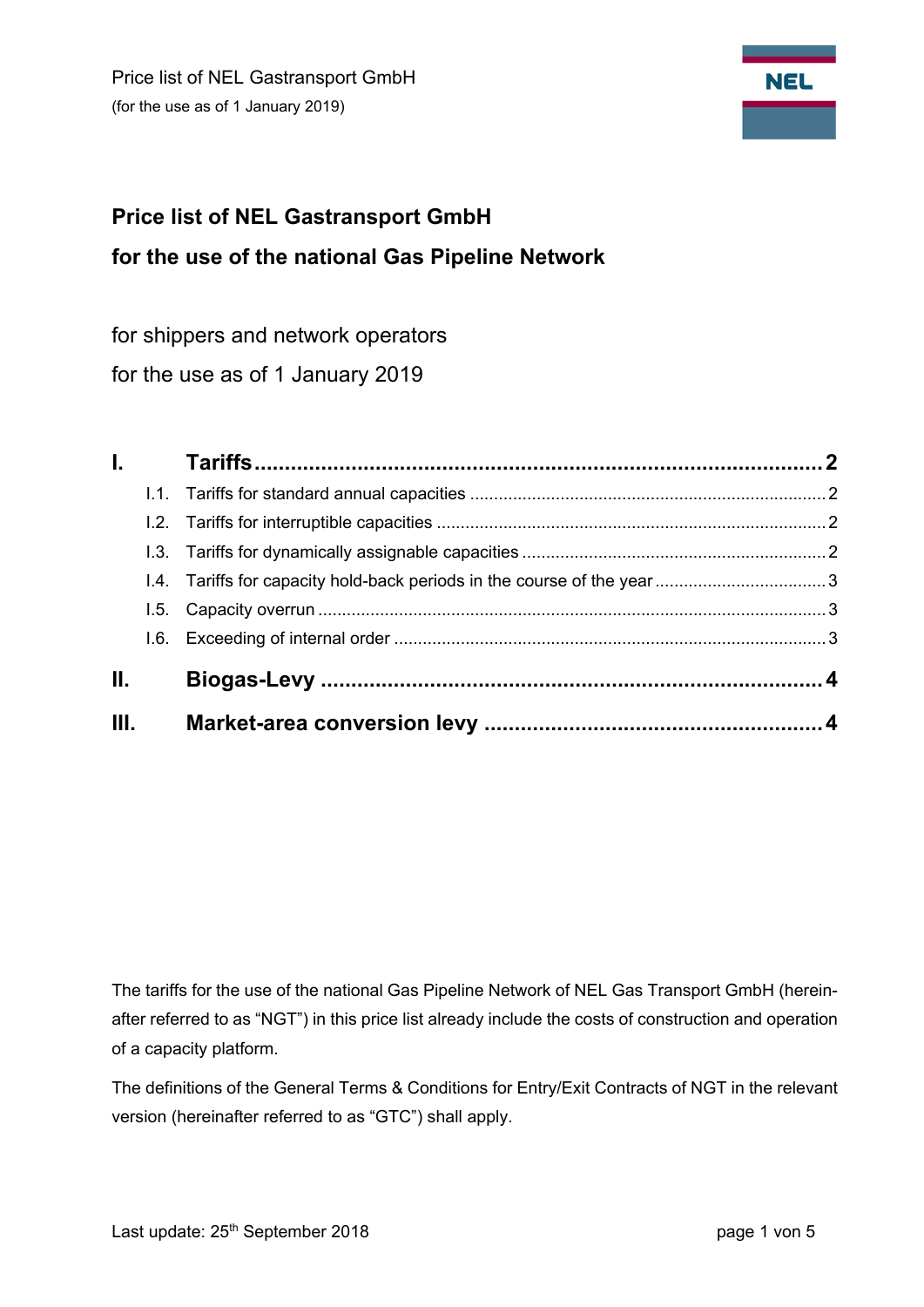

## **I. Tariffs**

#### **I.1. Tariffs for standard annual capacities**

The

- specific tariff for firm and free assignable Capacities in accordance with section 9 (1) lit. a, b, c, d GTC at entry and exit points with a booking period of 365 coherent days resp. 366 coherent days in a leap year and
- the tariff for the actual internal order of downstream network operators in accordance with section 18 of the "Kooperationsvereinbarung zwischen den Betreibern von in Deutschland gelegenen Gasversorgungsnetzen" in the relevant version (hereinafter referred to as "KoV")

arise from the following table:

| <b>Tariffs for Standard annual Capacities</b>                                  |                      |                       |                        |  |  |  |  |  |
|--------------------------------------------------------------------------------|----------------------|-----------------------|------------------------|--|--|--|--|--|
| (Firm and free assignable capacities with a booking period of a coherent year) |                      |                       |                        |  |  |  |  |  |
| <b>Grid Point</b>                                                              | <b>Grid point-ID</b> | <b>Flow Direction</b> | Tariff (EUR/(kWh/h)/a) |  |  |  |  |  |
| Greifswald                                                                     | 93200                | Entry                 | 2.02                   |  |  |  |  |  |
| Greifswald IKG                                                                 | 92070                | Exit                  | 2.02                   |  |  |  |  |  |
| Boizenburg                                                                     | 93DRA                | Exit                  | 2.02                   |  |  |  |  |  |

Additional to the tariffs at some grid points the specific biogas levy in accordance with section II and the market area conversion levy in accordance with section III will be charged.

## **I.2. Tariffs for interruptible capacities**

The tariff for interruptible capacities in accordance with section 9 (1) GTC amounts to 90% of the tariff for firm capacity as per section I.1. This does also apply for interruptible internal order in accordance with section 11 (8) KoV.

## **I.3. Tariffs for dynamically assignable capacities**

The tariff for dynamically assignable capacities in accordance with section 1 of the supplementary Terms & Conditions of NGT (Appendix GTC 2) amounts to 100% of the tariff for firm capacity as per section I.1. Dynamically assignable capacities will be published separately.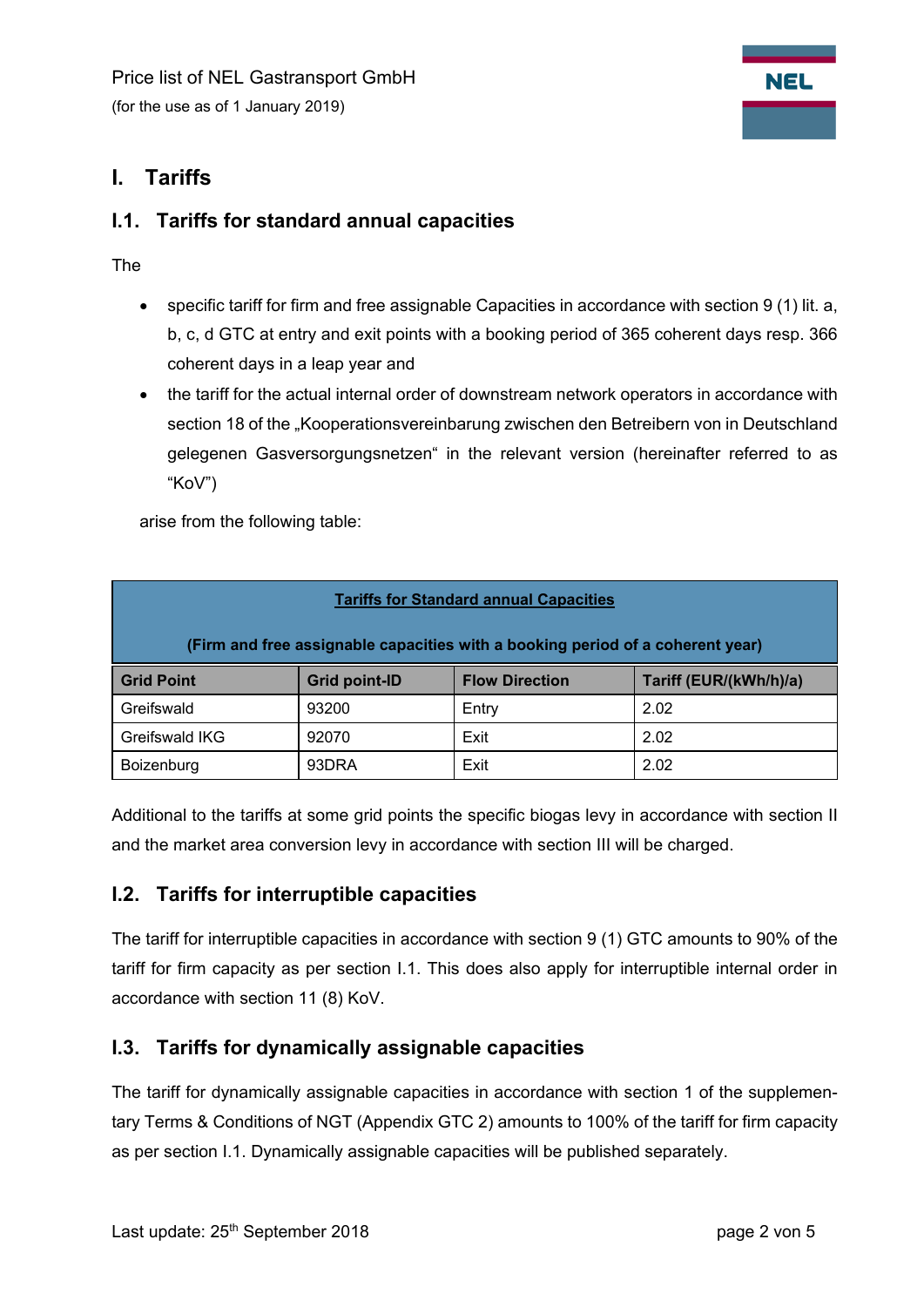

## **I.4. Tariffs for capacity hold-back periods in the course of the year**

The tariff for firm and free assignable capacities in accordance with section  $1.1 - 1.3$  with terms of less than year derives from the multiplication of the tariffs for standard annual capacities as per section I.1 – I.3 with a proportional volume of  $\frac{1}{365}$ for every booked day resp.  $\frac{1}{366}$  for every booked day in a leap year.

The propotional value, as resulting pursuant to sentence 1, must be multiplied in accordance with the guidelines of the Bundesnetzagentur regarding the pricing of entry and exit capacities (Bepreisung von Ein- und Ausspeisekapazitäten", "BEATE") of 24 March 2015 (BK9-14/608) with the following multipliers, depending on the run-time of the booked capacitity:

| <b>Run-time in days</b> | <b>Product classification under BEATE</b> | <b>Multiplier</b> |
|-------------------------|-------------------------------------------|-------------------|
| 1 to 27                 | daily product                             | 1.4               |
| 28 to 89                | monthly product                           | 1.25              |
| 90 to 364               | quarterly product                         | 1.1               |

For firm within day capacity in accordance with section 9 (2) GTC the respective daily tariff shall apply. For interruptible within day capacity from over-nomination the respective daily tariff for interruptible capacity shall be charged in accordance with section 13d (4) GTC.

The tariff for interruptible internal orders, especially in case of adjustments in accordance with section 15 KoV, is calculated in the same way as described above.

#### **I.5. Capacity overrun**

If a customer exceeds the ordered capacity in an hour of a day, a contractual penalty in accordance with. Section 30 (4) of the GTC will be charged. This contractual penalty amounts to the fourfold of the regular tariff for the respective day at the affected grid point, as it is shown in this price list.

#### **I.6. Exceeding of internal order**

If a network operator exceeds the ordered capacity in an hour of a day, the exceeding will be charged in accordance with section 18 section (6) KoV. The provisions as per section 18 (7) KoV remain unaffected. This contractual penalty in accordance with section 18 (7) amounts to the fourfold of the regular tariff for the respective day at the affected grid point, as it is shown in this price list.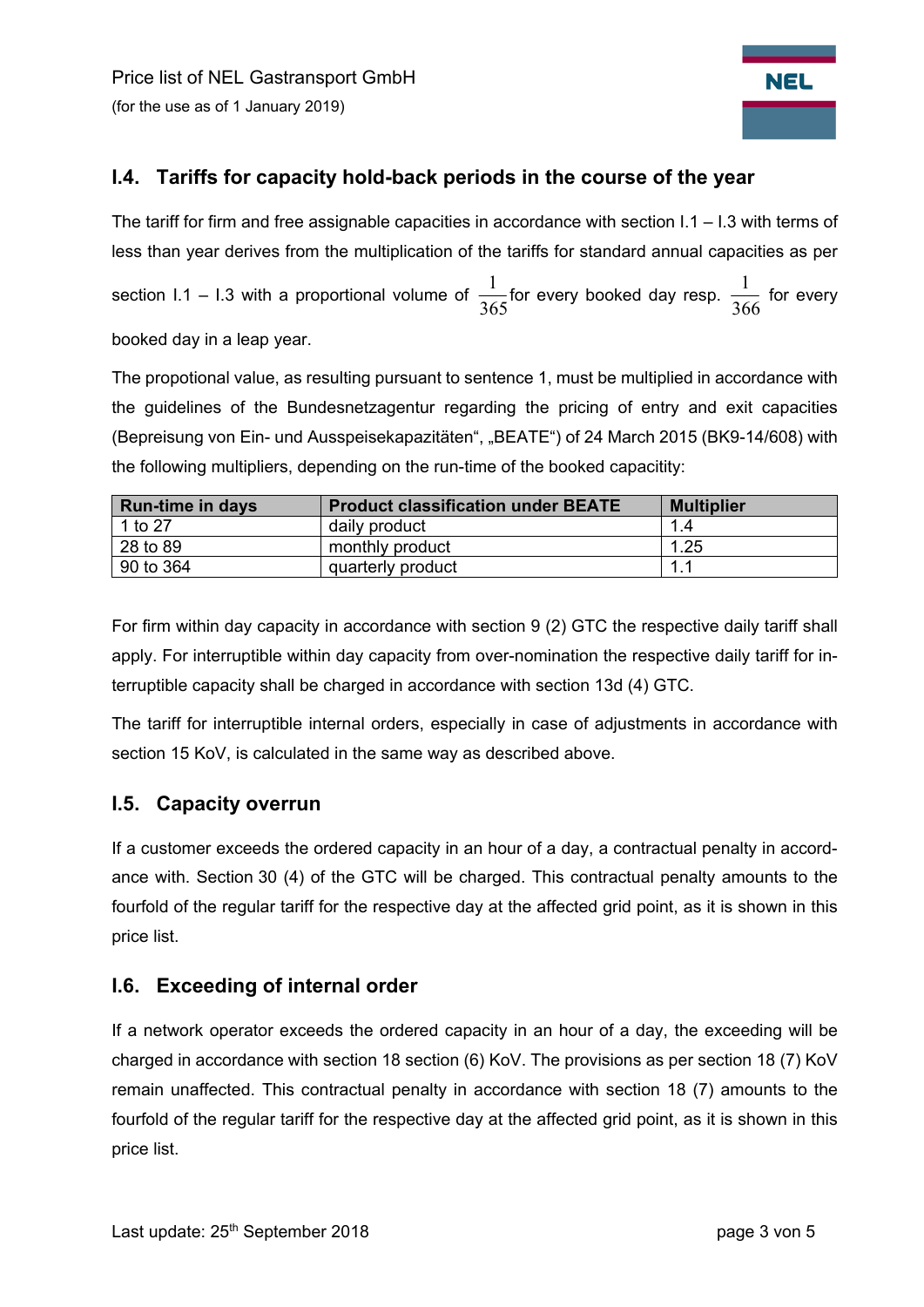Price list of NEL Gastransport GmbH (for the use as of 1 January 2019)



# **II. Biogas-Levy**

The specific biogas levy to be paid in addition to the tariffs amounts to 0.66193 EUR/(kWh/h)/a in 2019. It is charged for grid connection points to end-consumers as well as to grid interconnection points to downstream network operators. The Biogas levy for the year 2020 will be published compliant with section 7 (7) a) or section 10 (7) a) of the Cooperation Agreement between the Operators of Gas Supply Networks in Germany as of 29 March 2018, respectively, no later than 1 October 2019. This procedure complies with the requirements of NC TAR in conjunction with the decision BK9-17 / 609 ("INKA").

## **III. Market-area conversion levy**

The specific market area conversion levy in Germany, to be paid in addition to the tariffs, amounts to 0.3181 EUR/(kWh/h)/a in 2019. It is charged to all exit points. The Market area conversion levy for the year 2020 will be published compliant with section 10 (7) a) of the Cooperation Agreement between the Operators of Gas Supply Networks in Germany as of 29 March 2018, respectively, no later than 1 October 2019. This procedure complies with the requirements of NC TAR in conjunction with the decision BK9-17 / 609 ("INKA").